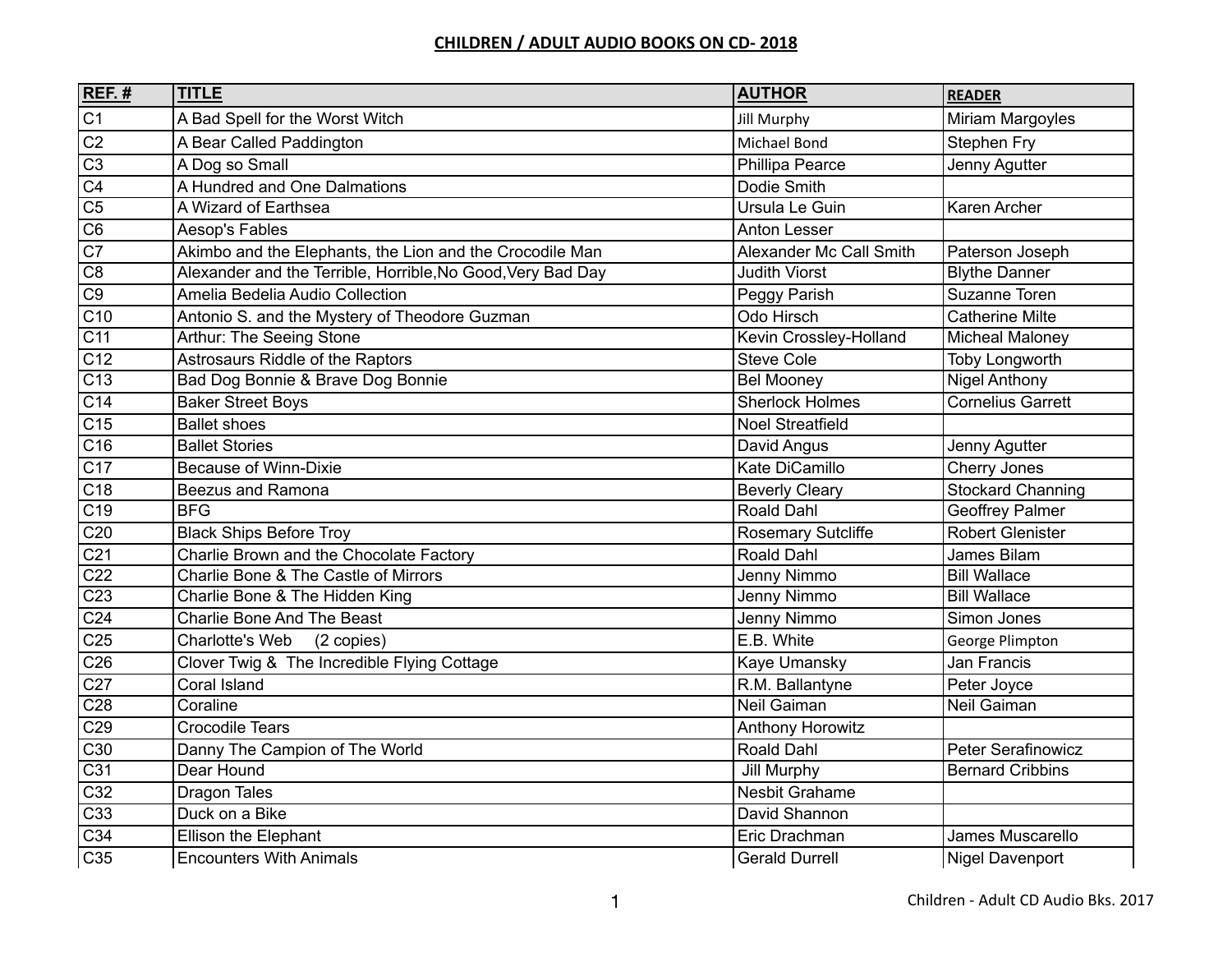| C36              | Five Go to Mystery Moor / Five on Kirrin                                  | Enid Blyton              | Laura Hamilton             |
|------------------|---------------------------------------------------------------------------|--------------------------|----------------------------|
| C37              | Frog and Toad Audio Collection                                            | <b>Arnold Lobel</b>      |                            |
| C38              | From the Mixed -up Files of Mrs. Basil E. Frankweller                     | E.L. Konigsburg          | Jill Clayburg              |
| C39              | George's Marvelous Medicine                                               | Roald Dahl               | Derek Jacobi               |
| C40              | <b>Giraffes Can't Dance</b>                                               | <b>Giles Andreae</b>     | <b>Billy Dee Williams</b>  |
| C41              | Going Solo                                                                | Roald Dahl               | <b>Andrew Sachs</b>        |
| C42              | Good Night Mr.Tom                                                         | Michelle Magorian        | <b>Patrick Malahide</b>    |
| C43              | <b>Greek Myths</b>                                                        | Geraldine Maughrean      | <b>Andrew Sachs</b>        |
| C44              | <b>Greek Myths</b>                                                        | <b>Jim Weiss</b>         |                            |
| C45              | Hammy, The Wonder Hamster                                                 | Poppy Harris             | Suzy Aitchison             |
| C46              | Harry Potter and the Chamber of Secrets                                   | J.K. Rowling             | Stephen Fry                |
| $\overline{C47}$ | Harry Potter and the Deathly Hallows                                      | J.K. Rowling             | Stephen Fry                |
| C48              | Harry Potter and the Goblet of Fire                                       | J.K. Rowling             | Stephen Fry                |
| C49              | Harry Potter and the Half Blood Prince                                    | J.K. Rowling             | Stephen Fry                |
| C50              | Harry Potter and the Order of the Phoenix                                 | J.K. Rowling             | <b>Stephen Fry</b>         |
| C <sub>51</sub>  | Harry Potter & The Philosopher's Stone                                    | J.K. Rowling             | Stephen Fry                |
| C52              | Harry Potter and the Prisoner of Azkaban                                  | J.K. Rowling             | Stephen Fry                |
| C53              | <b>Henry Huggins</b>                                                      | <b>Beverly Cleary</b>    | <b>Neil Patrick Harris</b> |
| C54              | Here, There and Everywhere                                                | Liz Weir                 |                            |
| C55              | Horrible Histories: The Groovy Greeks                                     | <b>Terry Deary</b>       | Various                    |
| C56              | Horrible Histories: The Rotten Romans                                     | <b>Terry Deary</b>       | <b>Terry Deary</b>         |
| $\overline{C57}$ | Horrible Histories: The Savage Stoneage and the Frightful First World War | <b>Terry Deary</b>       |                            |
| C <sub>58</sub>  | Horrid Henry's Haunted House                                              | Francesca Simon          | Miranda Richardson         |
| C59              | Horrible Histories: The Measly Middle Ages, The Vile Victorians           | <b>Terry Deary</b>       | <b>Terry Deary</b>         |
| C60              | Horrible Histories: The Stormin" Normans                                  | <b>Terry Deary</b>       | <b>Terry Deary</b>         |
| $\overline{C61}$ | Horrible Histories - The Vile Victorians                                  | <b>Terry Deary</b>       | <b>Terry Deary</b>         |
| C62              | Horrible Histories-The Terrible Tudors                                    | <b>Terry Deary</b>       | <b>Terry Deary</b>         |
| C63              | Horrible Histories-The Woeful Second World War                            | <b>Terry Deary</b>       | <b>Terry Deary</b>         |
| C64              | Horton Hears a Who! and other sounds of Dr. Seus                          | Dr. Seuss                | Mercedes Mc Cambridge      |
| C65              | How Do Dinosaurs Go To School?                                            | Jane Yolen & Mark Teague | Jane Yolen                 |
| C66              | How to Be a Pirate                                                        | Cressida Cowell          | David Tennant              |
| C67              | How to Train Your Dragon                                                  | Cressida Cowell          |                            |
| C68              | Hurricane                                                                 | David Wiesner            |                            |
| C69              | <b>Capture The Castle</b>                                                 | Dodie Smith              | Jenny Agutter              |
| C70              | I Met a Whale                                                             | Michael Morpurgo         |                            |
| C71              | <b>Invisible Boy</b>                                                      | Sally Gardner            | <b>Andrew Sachs</b>        |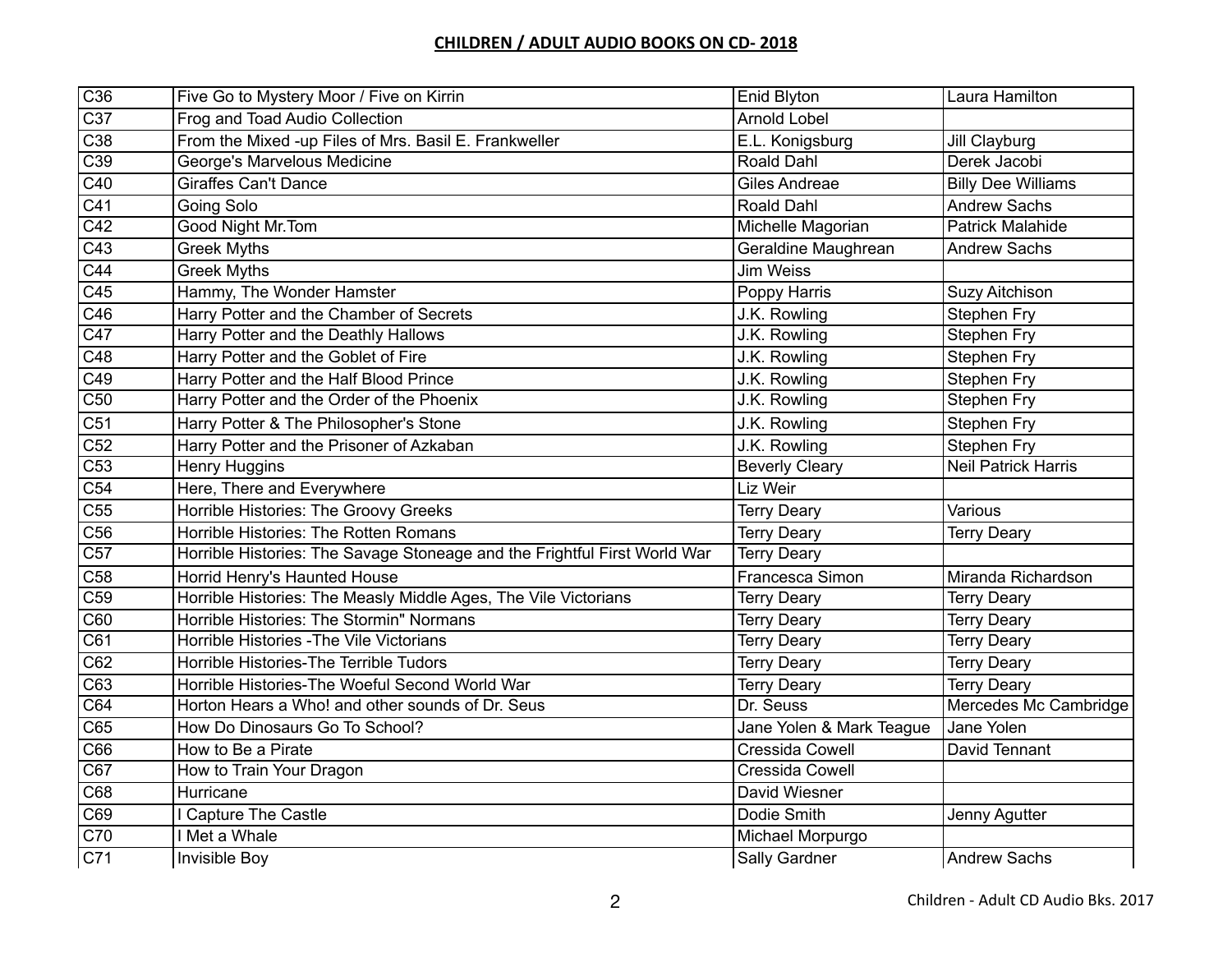| $\overline{C72}$  | James and the Giant Peach                                        | <b>Roald Dahl</b>                        | Julian Rhind-Tutt           |
|-------------------|------------------------------------------------------------------|------------------------------------------|-----------------------------|
| C73               | <b>Just So Stories</b>                                           | <b>Rudyard Kipling</b>                   |                             |
| C74               | King Arthur and His Knights                                      |                                          | Jim Weiss                   |
| C75               | Last to Finish: A story about the Smartest boy in the Math Class | <b>Barbara Esham</b>                     | Mike & Carl Gordon          |
| C76               | Magic Tree House Collection - Books 17-24                        | Mary Pope Osborne                        |                             |
| C77               | <b>Magical Mischief</b>                                          | Anna Dale                                | Phyllida Nash               |
| $\overline{C78}$  | <b>Martin's Mice</b>                                             | Dick King-Smith                          | <b>Nigel Lambert</b>        |
| C79               | Matilda                                                          | <b>Roald Dahl</b>                        | <b>Kate Winslet</b>         |
| C80               | <b>Midnight For Charlie Bone</b>                                 | Jenny Nimmo                              | <b>Simon Russel Beale</b>   |
| C81               | Mary Poppins in Cherry Tree                                      | P.L. Travers                             | Sophie Thompson             |
| C82               | More About Paddington                                            | Michael bond                             | Stephen Fry                 |
| $\overline{C83}$  | Mr. Browser & the Brain Sharpener                                | <b>Phillip Curtis</b>                    | Sandi Toksvig               |
| C84               | Mr Gum and the Goblins                                           | Andy Stanton                             | Kate Winslet                |
| C85               | Mr. Gum and the Biscuit Billionaire                              | <b>Andy Stanton</b>                      | <b>Kate Winslet</b>         |
| C86               | Mr. Gum and the Power Crystals                                   | Andy Stanton                             | <b>Kate Winslet</b>         |
| C87               | Mr. Popper's Penguins                                            | Richard & Florence Atwater Nick Sullivan |                             |
| C88               | Mrs. Piggle-Wiggle                                               | <b>Betty Mac Donald</b>                  | Karen White                 |
| C89               | My Granny's Great Escape                                         | Jeremy Strong                            | <b>Mark Williams</b>        |
| C90               | Nate the Great Collected Stories: Vol. 1                         | Marjorie Weinman Sharmat                 | John Lavelle                |
| C91               | Olivia: The Audio Collection                                     |                                          | Dame Edna Everage           |
| C92               | One Hundred and one Dalmatians                                   | Dodie Smith                              |                             |
| C93               | Peter Pan                                                        | J.M Barrie                               | <b>Christopher Cazenove</b> |
| C94               | Peter and the Wolf                                               |                                          | Dame Edna Everage           |
| C95               | Philippa Fisher's Fairy Godsister                                | Liz Kessler                              | <b>Clare Corbett</b>        |
| C96               | Pippi Longstocking                                               | Astrid Lindgren                          | <b>Esther Benson</b>        |
| $\overline{C97}$  | Pirates Past Noon                                                | Mary Pope Osborne                        |                             |
| C98               | Precious and the Monkeys                                         | Alexander Mc Call Smith                  | Adjoa Andoh                 |
| C99               | Ralph The Magic Rabbit                                           | <b>Adam Frost</b>                        | Daniel Hill                 |
| $\overline{C100}$ | Romona and Her Mother                                            | <b>Beverly Cleary</b>                    | <b>Stockard Channing</b>    |
| C101              | Romona Forever                                                   | <b>Beverly Cleary</b>                    | <b>Stockard Channing</b>    |
| C <sub>102</sub>  | Ramona the Brave                                                 | <b>Beverly Cleary</b>                    | <b>Stockard Channing</b>    |
| C <sub>103</sub>  | Ramona Quimby - Age 8                                            | <b>Beverly Cleary</b>                    | <b>Stockard Channing</b>    |
| C104              | <b>Ribsy</b>                                                     | <b>Beverly Cleary</b>                    | <b>Neil Patrick Harris</b>  |
| C105              | <b>River Boy</b>                                                 | <b>Tim Bowler</b>                        | Emilia Fox                  |
| C106              | Ruby the Copycat                                                 | Peggy Rathmann                           | Kirsten Krohn               |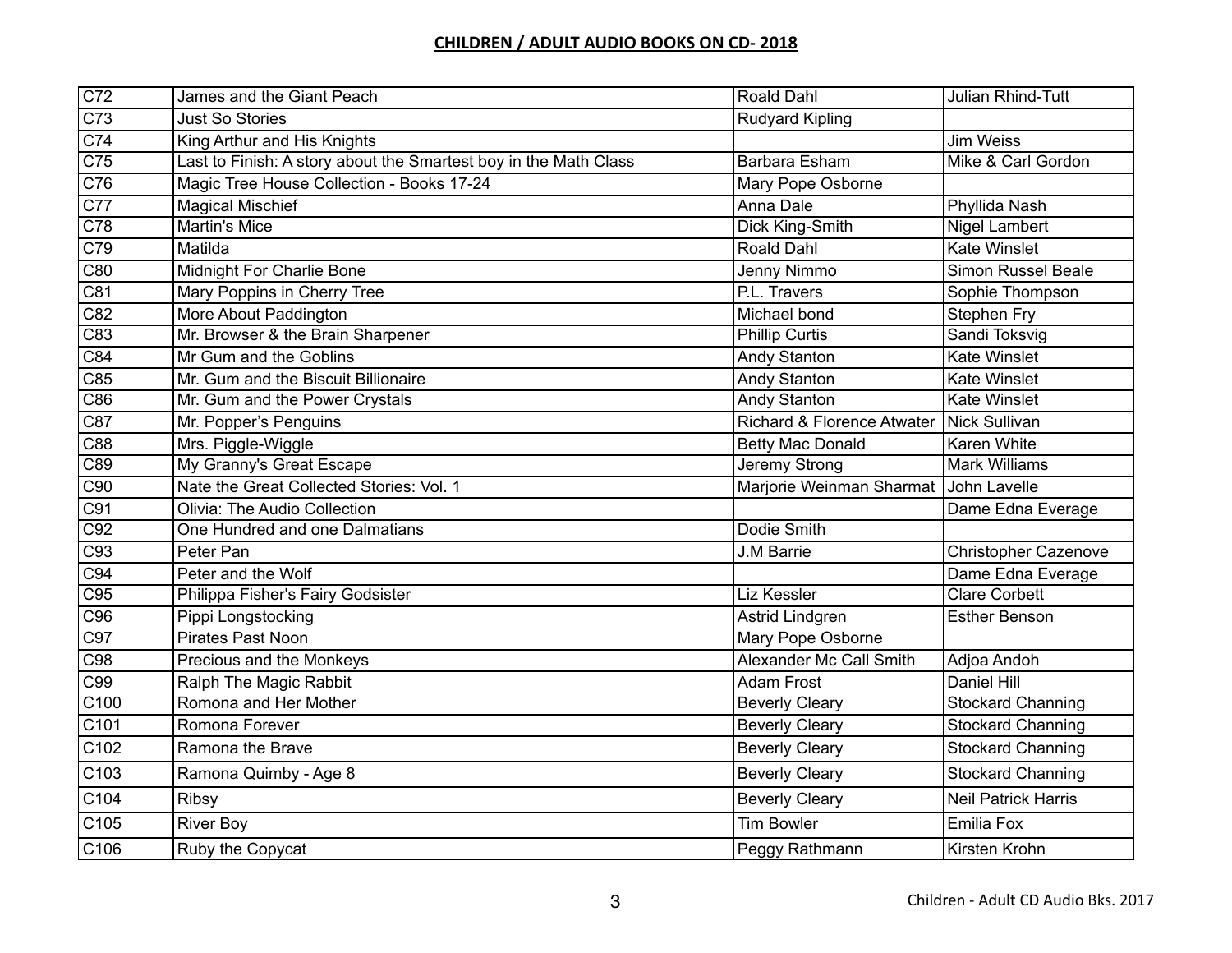| C107                      | Runaway Ralph                                                        | <b>Beverly Cleary</b>     | <b>B.D Wong</b>          |
|---------------------------|----------------------------------------------------------------------|---------------------------|--------------------------|
| $\overline{C108}$         | Sea Wolf                                                             | <b>Jack London</b>        | Garrick Hagon            |
| C109                      | Secret Seven Win Through                                             | Enid Blyton               | Sarah Greene             |
| CI10                      | Seeing Stone                                                         | Kevin Crossley-Holland    |                          |
| $\overline{C111}$         | Series of Unfortunate Events: Grim Grotto                            | <b>Lemony Snicket</b>     |                          |
| CI12                      | Shakespeare for Children-Midsummer Night's Dream/Taming of The Shrew |                           | <b>Jim Weiss</b>         |
| CI13                      | <b>Sherlock Holmes for Children</b>                                  |                           | <b>Jim Weiss</b>         |
| C114                      | Sherlock Holmes - The Memoirs of                                     | <b>Arthur Conan Doyle</b> | Derel Jacobi             |
| C115                      | Shiloh                                                               | Phyllis Reynolds Naylor   | <b>Peter Macnicol</b>    |
| C116                      | <b>Shock for Secret Seven</b>                                        | Enid Blyton               | Sarah Greene             |
| CI17                      | "Shouldn't You Be In School?"                                        | Lemony Snicket            | Liam Aiken               |
| C118                      | Silver Fin                                                           | Charlie Higson            |                          |
| CI19                      | Son of a Witch                                                       | <b>Gregory Maguire</b>    | <b>Gregory Maguire</b>   |
| C <sub>120</sub>          | Stig of the Dump                                                     | Clive King                | <b>Martin Jarvis</b>     |
| C121                      | Stone Soup                                                           | Jon J Muth                | <b>B.D Wong</b>          |
| C122                      | <b>Stuart Little</b>                                                 | E.B. White                | Julie Harris             |
| C123                      | Super Gran                                                           | <b>Forest Wilson</b>      | <b>Gudrun Ure</b>        |
| C124                      | <b>Swallows &amp; Amazons</b>                                        | <b>Arthur Ransome</b>     |                          |
| C125                      | Tales of a Fourth Grade Nothing                                      | <b>Judy Blume</b>         | Judy Blume               |
| C126                      | Tarka the Otter                                                      | Henry Williamson          | <b>Michael Maloney</b>   |
| CT27                      | <b>Tatty Apple</b>                                                   | Jenny Nimmo               | Jane Asher               |
| C128                      | <b>Treasury for Children</b>                                         | James Herriot's           | Jim Dale                 |
| C129                      | The Adventures Of Titch And Mitch                                    | <b>Garth Edwards</b>      | <b>Richard Mitchley</b>  |
| $\overline{C130}$         | The Ardvark Who Wasn't Sure                                          | Jill Tomlinson            |                          |
| $\overline{\text{C}}$ 131 | The Arnold Lobel Audio Collection                                    | <b>Arnold Lobel</b>       | Mark Linn Baker          |
| C132                      | The Baker Street Boys                                                | <b>Anthony Read</b>       | <b>Cornelius Garrett</b> |
| C133                      | The Ballet Shoes                                                     | <b>Noel Streatfield</b>   |                          |
| C134                      | The Best of Fancy Nancy                                              | Jane O'Connor             | <b>Chloe Hennessee</b>   |
| $\overline{C135}$         | The Better Brown Stories                                             | Allan Ahlberg             | <b>Richard Mitchley</b>  |
| C136                      | The Boxcar Children Collection Vol.8                                 | Gertrude Chandler Warner  | Aimee Lilly              |
| C <sub>137</sub>          | The Box of Delights                                                  | John Masefield            |                          |
| $\overline{C138}$         | The Boy Who Could Fly                                                | Sally Gardner             | <b>Andrew Sachs</b>      |
| C139                      | The Boy with Magic Numbers                                           | Sally Gardner             |                          |
| C140                      | The Chronicles of Narnia, The Horse and His Boy                      | C.S. Lewis                |                          |
| CI41                      | The Chronicles of Narnia, The Magician's Nephew                      | C.S. Lewis                | Kenneth Branagh          |
| C <sub>142</sub>          | The Chronicles of Narnia, The Voyage of the Dawn Treader             | $\overline{C}$ .S. Lewis  | Sir Derek Jacobi         |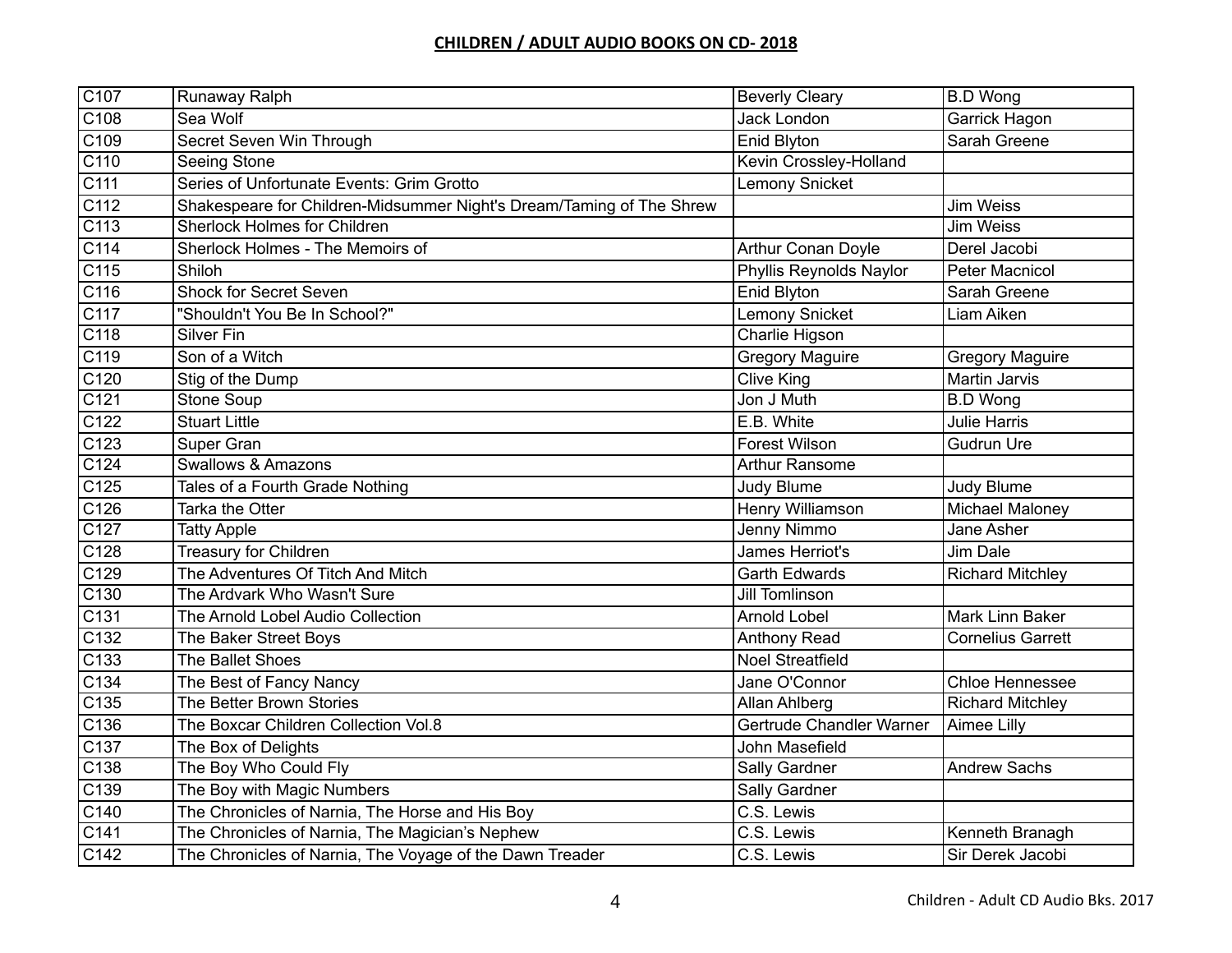| C143              | The Chronicles of Narnia-The Lion, the Witch and the Wardrobe | C.S. Lewis               | <b>Michael York</b>     |
|-------------------|---------------------------------------------------------------|--------------------------|-------------------------|
| C144              | The Complete Audio Collection                                 | <b>Ladybird Classics</b> |                         |
| C145              | The Cricket in Times Square                                   | George Selden            | <b>Tony Shalhoub</b>    |
| C146              | The Crowstarver                                               | Dick King-Smith          | Christina Rodska        |
| C147              | The Diddakoi                                                  | Rumer Godden             | Lynda Bellingham        |
| C148              | The Enormous Crocodile                                        | Roald Dahl               | <b>Stephen Fry</b>      |
| C149              | The Fairy Rebel                                               | Lynne Reid Banks         | Lynne Reid Banks        |
| $\overline{C150}$ | The Famous Five-Five On A Treasure Island                     | Enid Blyton              |                         |
| $\overline{C151}$ | The Fantastic Flying Journey                                  | <b>Gerald Durrell</b>    |                         |
| C152              | The Fox Busters                                               | Dick King-Smith          |                         |
| C153              | The Frances Audio Collection                                  | Russell Hoban            | Glynis Johns            |
| C154              | The Giants and the Joneses                                    | Julia Donaldson          |                         |
| C155              | The Girl Who Could Fly                                        | Victoria Forester        | Katherine Fenton        |
| C156              | The Gorilla Who Wanted to Grow Up                             | Jill Tomlinson           |                         |
| C157              | The Groovy Greeks                                             | <b>Terry Deary</b>       |                         |
| C158              | The Gruffalo                                                  | John Donaldson           |                         |
| C159              | The Happy Prince and other stories                            | Oscar Wilde              | John Moffatt            |
| C160              | The Hen Who Wouldn't Give Up & the Otter Who Wanted to Know   | Jill Tomlinson           |                         |
| C161              | The Hobbit                                                    | <b>JRR Tolkien</b>       | Rob Inglis              |
| C162              | The Hundred Mile an Hour Dog                                  | Jeremy Strong            | <b>Martin Clunes</b>    |
| C163              | The Invisible Boy                                             | Sally Gardner            | <b>Andrew Sachs</b>     |
| C164              | The Mercy Watson Collection Vol.1                             | Kate Di Camillo          | Ron McLarty             |
| C165              | The Lion, the Witch and the Wardrobe                          | $\overline{C}$ .S. Lewis |                         |
| C166              | The Little Old Lady who was not Afraid of Anything            | Linda Williams           | Megan Lloyd             |
| C167              | The Mercy Watson Collection Vol.1                             | Kate Di Camillo          | Ron McLarty             |
| C168              | The Mouse and the Motorcycle                                  | <b>Beverly Cleary</b>    | <b>B.D Wong</b>         |
| C169              | The One and Only Ivan                                         | Katherine Applegate      | Adam Grupper            |
| $\overline{C170}$ | The Pirate Uncle                                              | Margaret Mahy            | <b>Richard Mitchley</b> |
| $\overline{C171}$ | The Prince and the Pauper                                     | <b>Mark Twain</b>        | Kenneth Jay             |
| C172              | The Reluctant Dragon                                          | Kenneth Grahame          | Anton Lesser            |
| CT73              | The Sea Wolf                                                  | Jack London              | Garrick Hagon           |
| C174              | The Sword in the Stone                                        | T.H. White               |                         |
| C175              | The Terrible Trins                                            | Dick King-Smith          | <b>June Whitfield</b>   |
| C176              | The Thief Lord                                                | Cornelia Funke           |                         |
| C177              | The Toby Man                                                  | Dick King-Smith          | Nigel Lambert           |
| C178              | The Water Horse                                               | Dick King-Smith          | <b>Nathaniel Parker</b> |